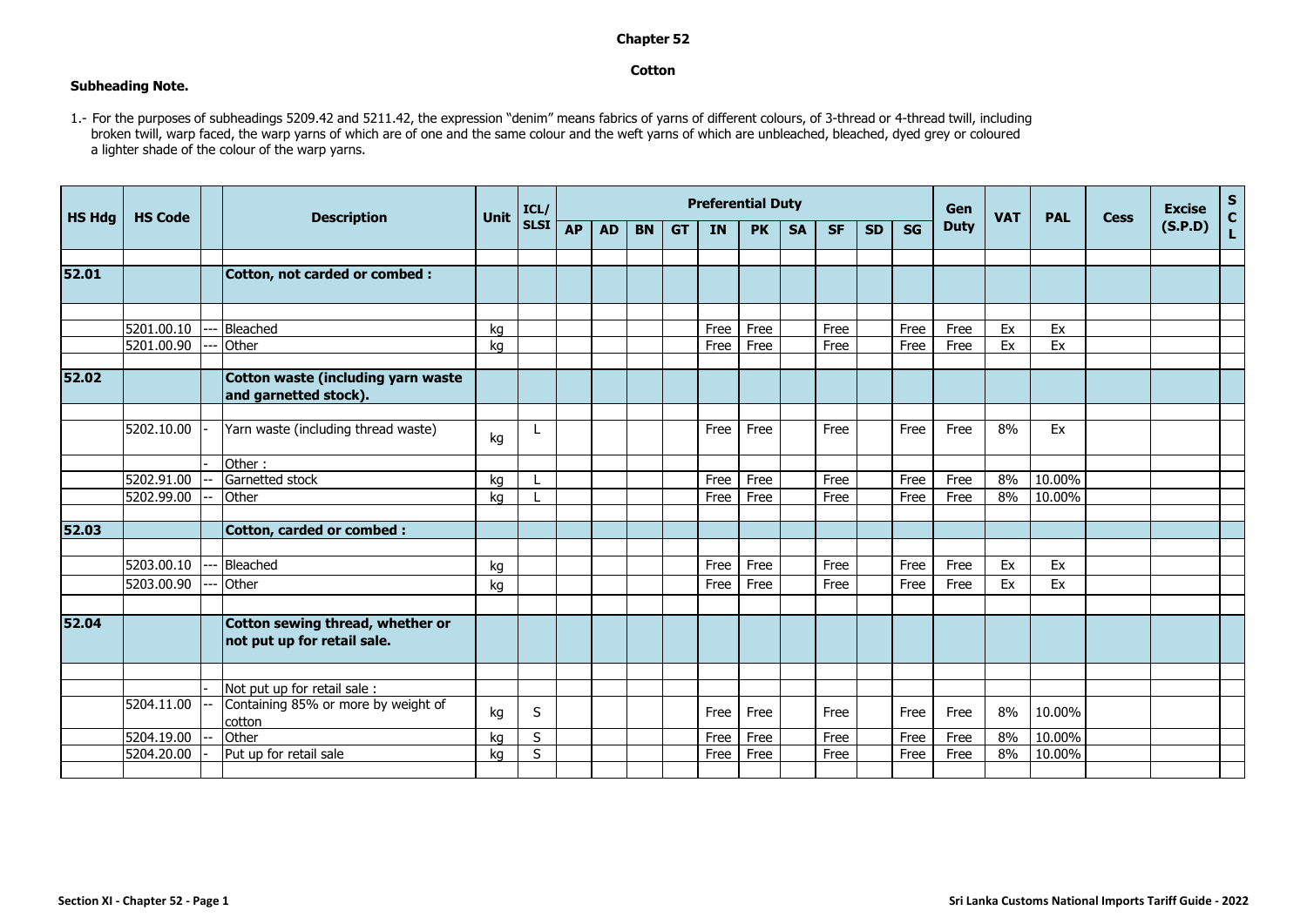|               |                |  |                                                                                                                                              | ICL/        |             |    |           |           |           | <b>Preferential Duty</b> |           |           |           |           | Gen       |             |            |            | <b>Excise</b> | S.      |                    |
|---------------|----------------|--|----------------------------------------------------------------------------------------------------------------------------------------------|-------------|-------------|----|-----------|-----------|-----------|--------------------------|-----------|-----------|-----------|-----------|-----------|-------------|------------|------------|---------------|---------|--------------------|
| <b>HS Hdg</b> | <b>HS Code</b> |  | <b>Description</b>                                                                                                                           | <b>Unit</b> | <b>SLSI</b> | AP | <b>AD</b> | <b>BN</b> | <b>GT</b> | IN                       | <b>PK</b> | <b>SA</b> | <b>SF</b> | <b>SD</b> | <b>SG</b> | <b>Duty</b> | <b>VAT</b> | <b>PAL</b> | <b>Cess</b>   | (S.P.D) | $\mathbf{C}$<br>Ĺ. |
| 52.05         |                |  | Cotton yarn (other than sewing<br>thread), containing 85% or more by<br>weight of cotton, not put up for<br>retail sale.                     |             |             |    |           |           |           |                          |           |           |           |           |           |             |            |            |               |         |                    |
|               |                |  |                                                                                                                                              |             |             |    |           |           |           |                          |           |           |           |           |           |             |            |            |               |         |                    |
|               | 5205.11.00     |  | Single yarn, of uncombed fibres :<br>Measuring 714.29 decitex or more (not<br>exceeding 14 metric number)                                    | kg          |             |    |           |           |           | Free                     | Free      |           | Free      |           | Free      | Free        | Ex         | Ex         |               |         |                    |
|               | 5205.12.00     |  | Measuring less than 714.29 decitex but<br>not less than 232.56 decitex (exceeding<br>14 metric number but not exceeding 43<br>metric number) | kg          |             |    |           |           |           | Free                     | Free      |           | Free      |           | Free      | Free        | Ex         | Ex         |               |         |                    |
|               | 5205.13.00     |  | Measuring less than 232.56 decitex but<br>not less than 192.31 decitex (exceeding<br>43 metric number but not exceeding 52<br>metric number) | kg          |             |    |           |           |           | Free                     | Free      |           | Free      |           | Free      | Free        | Ex         | Ex         |               |         |                    |
|               | 5205.14.00     |  | Measuring less than 192.31 decitex but<br>not less than 125 decitex (exceeding 52<br>metric number but not exceeding 80<br>metric number)    | kg          |             |    |           |           |           | Free                     | Free      |           | Free      |           | Free      | Free        | Ex         | Ex         |               |         |                    |
|               | 5205.15.00     |  | Measuring less than 125 decitex<br>(exceeding 80 metric number)                                                                              | kg          |             |    |           |           |           | Free                     | Free      |           | Free      |           | Free      | Free        | Ex         | Ex         |               |         |                    |
|               | 5205.21.00     |  | Single yarn, of combed fibres :<br>Measuring 714.29 decitex or more (not<br>exceeding 14 metric number)                                      | kg          |             |    |           |           |           | Free                     | Free      |           | Free      |           | Free      | Free        | Ex         | Ex         |               |         |                    |
|               | 5205.22.00     |  | Measuring less than 714.29 decitex but<br>not less than 232.56 decitex (exceeding<br>14 metric number but not exceeding 43<br>metric number) | kg          |             |    |           |           |           | Free                     | Free      |           | Free      |           | Free      | Free        | Ex         | Ex         |               |         |                    |
|               | 5205.23.00     |  | Measuring less than 232.56 decitex but<br>not less than 192.31 decitex (exceeding<br>43 metric number but not exceeding 52<br>metric number) | kg          |             |    |           |           |           | Free                     | Free      |           | Free      |           | Free      | Free        | Ex         | Ex         |               |         |                    |
|               | 5205.24.00     |  | Measuring less than 192.31 decitex but<br>not less than 125 decitex (exceeding 52<br>metric number but not exceeding 80<br>metric number)    | kg          |             |    |           |           |           | Free                     | Free      |           | Free      |           | Free      | Free        | Ex         | Ex         |               |         |                    |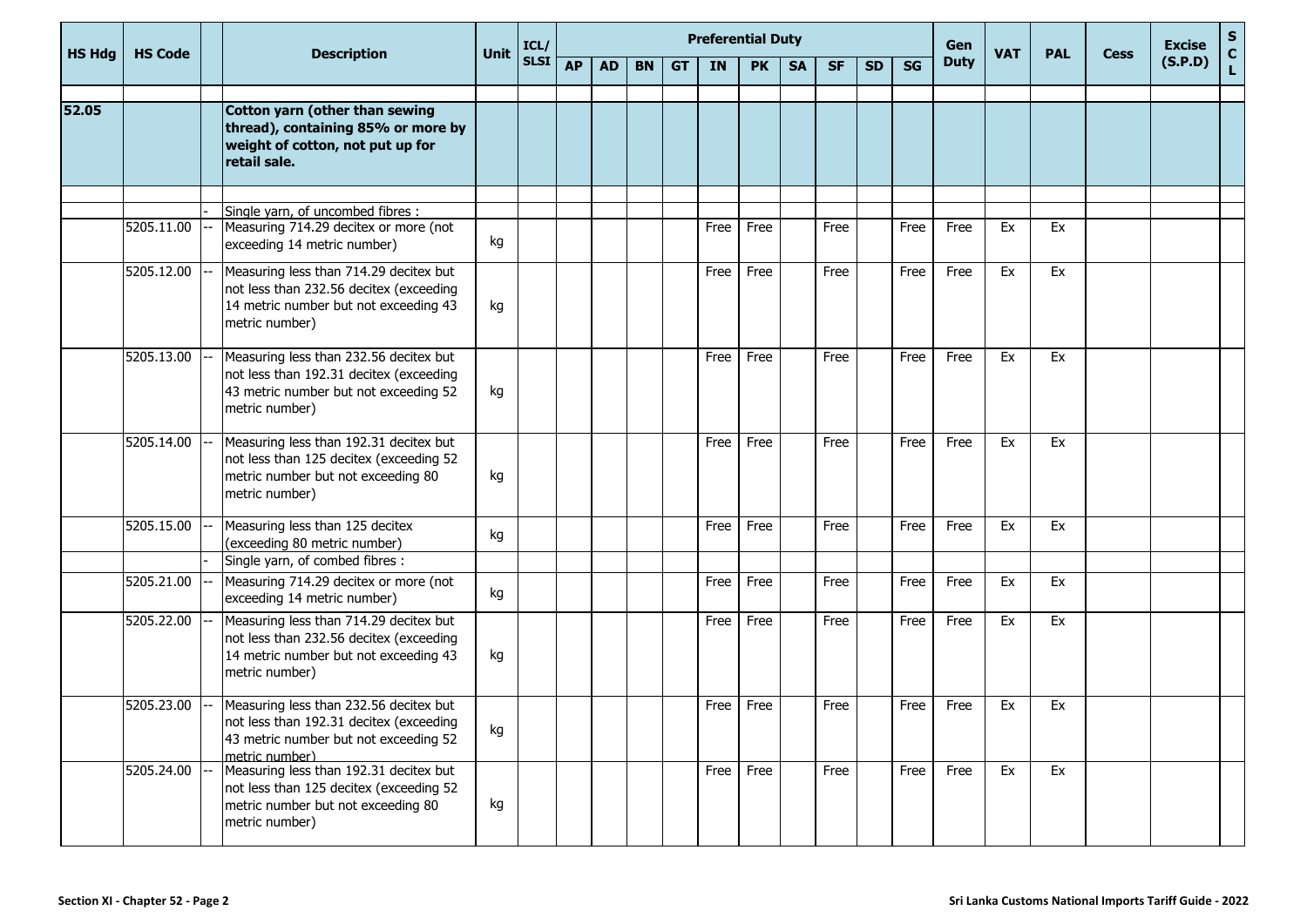|               |                |                                                                                                                                                                                 | <b>Preferential Duty</b><br>Gen<br>ICL/<br><b>Unit</b> |             |           |           |           |           |           |           |           |           | <b>Excise</b> | $\mathbf{s}$ |             |            |            |             |         |                                 |
|---------------|----------------|---------------------------------------------------------------------------------------------------------------------------------------------------------------------------------|--------------------------------------------------------|-------------|-----------|-----------|-----------|-----------|-----------|-----------|-----------|-----------|---------------|--------------|-------------|------------|------------|-------------|---------|---------------------------------|
| <b>HS Hdg</b> | <b>HS Code</b> | <b>Description</b>                                                                                                                                                              |                                                        | <b>SLSI</b> | <b>AP</b> | <b>AD</b> | <b>BN</b> | <b>GT</b> | <b>IN</b> | <b>PK</b> | <b>SA</b> | <b>SF</b> | <b>SD</b>     | <b>SG</b>    | <b>Duty</b> | <b>VAT</b> | <b>PAL</b> | <b>Cess</b> | (S.P.D) | $\frac{\mathsf{c}}{\mathsf{L}}$ |
|               | 5205.26.00     | Measuring less than 125 decitex but not<br>less than 106.38 decitex (exceeding 80<br>metric number but not exceeding 94<br>metric number)                                       | kg                                                     |             |           |           |           |           | Free      | Free      |           | Free      |               | Free         | Free        | Ex         | Ex         |             |         |                                 |
|               | 5205.27.00     | Measuring less than 106.38 decitex but<br>not less than 83.33 decitex (exceeding 94<br>metric number but not exceeding 120<br>metric number)                                    | kg                                                     |             |           |           |           |           | Free      | Free      |           | Free      |               | Free         | Free        | Ex         | Ex         |             |         |                                 |
|               | 5205.28.00     | Measuring less than 83.33 decitex<br>(exceeding 120 metric number)<br>Multiple (folded) or cabled yarn, of                                                                      | kg                                                     |             |           |           |           |           | Free      | Free      |           | Free      |               | Free         | Free        | Ex         | Ex         |             |         |                                 |
|               | 5205.31.00     | uncombed fibres :<br>Measuring per single yarn 714.29 decitex<br>or more (not exceeding 14 metric number<br>per single yarn)                                                    | kg                                                     |             |           |           |           |           | Free      | Free      |           | Free      |               | Free         | Free        | Ex         | Ex         |             |         |                                 |
|               | 5205.32.00     | Measuring per single yarn less than<br>714.29 decitex but not less than 232.56<br>decitex (exceeding 14 metric number but<br>not exceeding 43 metric number per<br>single yarn) | kg                                                     |             |           |           |           |           | Free      | Free      |           | Free      |               | Free         | Free        | Ex         | Ex         |             |         |                                 |
|               | 5205.33.00     | Measuring per single yarn less than<br>232.56 decitex but not less than 192.31<br>decitex (exceeding 43 metric number but<br>not exceeding 52 metric number per<br>single yarn) | kg                                                     |             |           |           |           |           | Free      | Free      |           | Free      |               | Free         | Free        | Ex         | Ex         |             |         |                                 |
|               | 5205.34.00     | Measuring per single yarn less than<br>192.31 decitex but not less than 125<br>decitex (exceeding 52 metric number but<br>not exceeding 80 metric number per<br>single yarn)    | kg                                                     |             |           |           |           |           | Free      | Free      |           | Free      |               | Free         | Free        | Ex         | Ex         |             |         |                                 |
|               | 5205.35.00     | Measuring per single yarn less than 125<br>decitex (exceeding 80 metric number per<br>single yarn)                                                                              | kg                                                     |             |           |           |           |           | Free      | Free      |           | Free      |               | Free         | Free        | Ex         | Ex         |             |         |                                 |
|               |                | Multiple (folded) or cabled yarn, of<br>combed fibres :                                                                                                                         |                                                        |             |           |           |           |           |           |           |           |           |               |              |             | Ex         |            |             |         |                                 |
|               | 5205.41.00     | Measuring per single yarn 714.29 decitex<br>or more (not exceeding 14 metric number<br>per single yarn)                                                                         | kg                                                     |             |           |           |           |           | Free      | Free      |           | Free      |               | Free         | Free        | Ex         | Ex         |             |         |                                 |
|               | 5205.42.00     | Measuring per single yarn less than<br>714.29 decitex but not less than 232.56<br>decitex (exceeding 14 metric number but<br>not exceeding 43 metric number per<br>single yarn) | kg                                                     |             |           |           |           |           | Free      | Free      |           | Free      |               | Free         | Free        | Ex         | Ex         |             |         |                                 |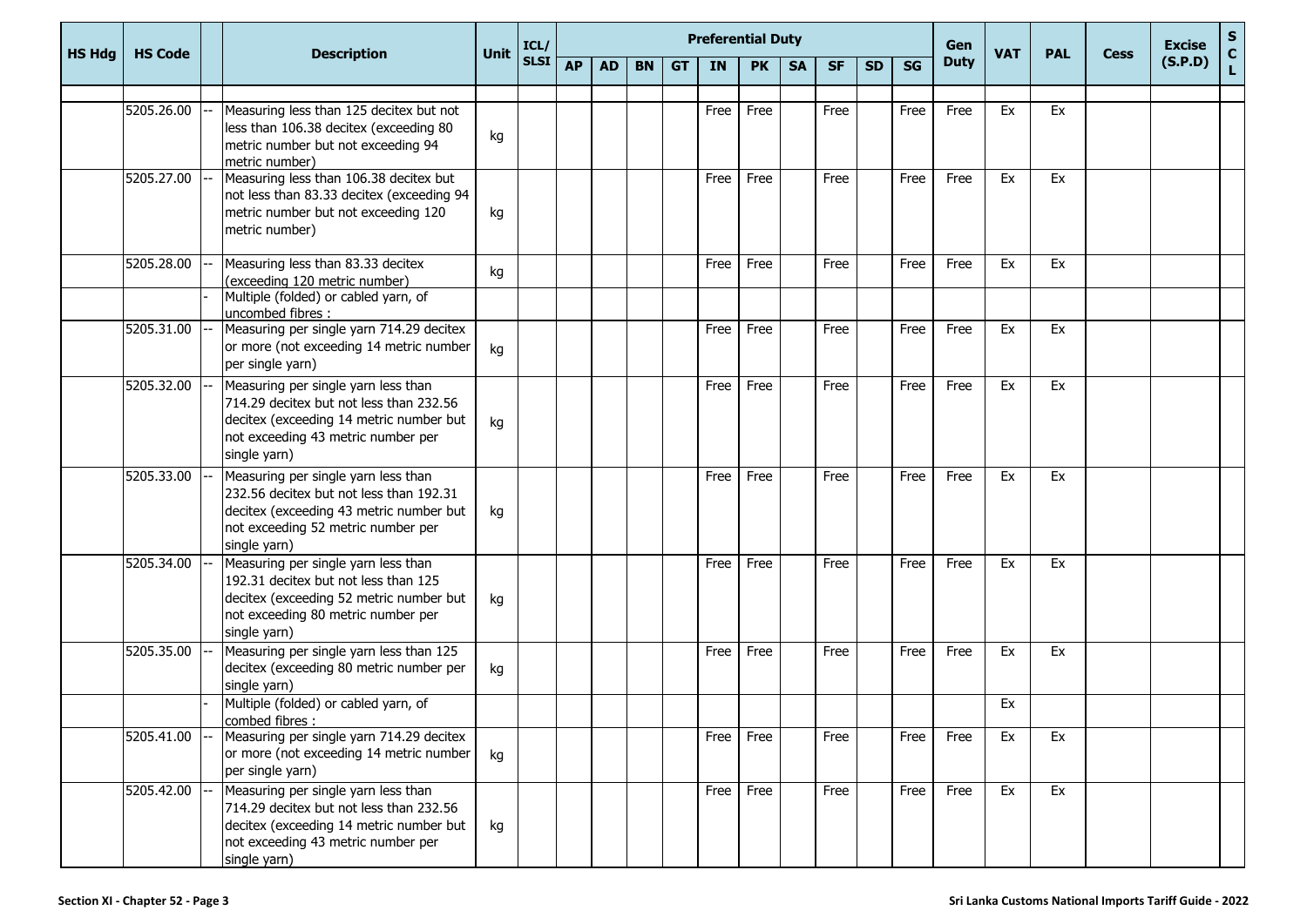|               |                |                                                                                                                                                                                 |             | ICL/        |           | <b>Preferential Duty</b> |           |           |      |           |           |           |           |           | Gen         |            |            |             | <b>Excise</b> | S.      |
|---------------|----------------|---------------------------------------------------------------------------------------------------------------------------------------------------------------------------------|-------------|-------------|-----------|--------------------------|-----------|-----------|------|-----------|-----------|-----------|-----------|-----------|-------------|------------|------------|-------------|---------------|---------|
| <b>HS Hdg</b> | <b>HS Code</b> | <b>Description</b>                                                                                                                                                              | <b>Unit</b> | <b>SLSI</b> | <b>AP</b> | <b>AD</b>                | <b>BN</b> | <b>GT</b> | IN   | <b>PK</b> | <b>SA</b> | <b>SF</b> | <b>SD</b> | <b>SG</b> | <b>Duty</b> | <b>VAT</b> | <b>PAL</b> | <b>Cess</b> | (S.P.D)       | C<br>L. |
|               |                |                                                                                                                                                                                 |             |             |           |                          |           |           |      |           |           |           |           |           |             |            |            |             |               |         |
|               | 5205.43.00     | Measuring per single yarn less than<br>232.56 decitex but not less than 192.31<br>decitex (exceeding 43 metric number but<br>not exceeding 52 metric number per<br>single yarn) | Кg          |             |           |                          |           |           | Free | Free      |           | Free      |           | Free      | Free        | Ex         | Ex         |             |               |         |
|               | 5205.44.00     | Measuring per single yarn less than<br>192.31 decitex but not less than 125<br>decitex (exceeding 52 metric number but<br>not exceeding 80 metric number per<br>single yarn)    | kg          |             |           |                          |           |           | Free | Free      |           | Free      |           | Free      | Free        | Ex         | Ex         |             |               |         |
|               | 5205.46.00     | Measuring per single yarn less than 125<br>decitex but not less than 106.38 decitex<br>(exceeding 80 metric number but not<br>exceeding 94 metric number per single<br>yarn)    | kg          |             |           |                          |           |           | Free | Free      |           | Free      |           | Free      | Free        | Ex         | Ex         |             |               |         |
|               | 5205.47.00     | Measuring per single yarn less than<br>106.38 decitex but not less than 83.33<br>decitex (exceeding 94 metric number but<br>not exceeding 120 metric number per<br>single yarn) | kg          |             |           |                          |           |           | Free | Free      |           | Free      |           | Free      | Free        | Ex         | Ex         |             |               |         |
|               | 5205.48.00     | Measuring per single yarn less than 83.33<br>decitex (exceeding 120 metric number per<br>single yarn)                                                                           | kg          |             |           |                          |           |           | Free | Free      |           | Free      |           | Free      | Free        | Ex         | Ex         |             |               |         |
| 52.06         |                | Cotton yarn (other than sewing<br>thread), containing less than 85%<br>by weight of cotton, not put up for<br>retail sale.                                                      |             |             |           |                          |           |           |      |           |           |           |           |           |             |            |            |             |               |         |
|               |                | Single yarn, of uncombed fibres :                                                                                                                                               |             |             |           |                          |           |           |      |           |           |           |           |           |             |            |            |             |               |         |
|               | 5206.11.00     | Measuring 714.29 decitex or more (not<br>exceeding 14 metric number)                                                                                                            | kg          |             |           |                          |           |           | Free | Free      |           | Free      |           | Free      | Free        | Ex         | Ex         |             |               |         |
|               | 5206.12.00     | Measuring less than 714.29 decitex but<br>not less than 232.56 decitex (exceeding<br>14 metric number but not exceeding 43<br>metric number)                                    | kg          |             |           |                          |           |           | Free | Free      |           | Free      |           | Free      | Free        | Ex         | Ex         |             |               |         |
|               | 5206.13.00     | Measuring less than 232.56 decitex but<br>not less than 192.31 decitex (exceeding<br>43 metric number but not exceeding 52<br>metric number)                                    | kg          |             |           |                          |           |           | Free | Free      |           | Free      |           | Free      | Free        | Ex         | Ex         |             |               |         |
|               | 5206.14.00     | Measuring less than 192.31 decitex but<br>not less than 125 decitex (exceeding 52<br>metric number but not exceeding 80<br>metric number)                                       | kg          |             |           |                          |           |           | Free | Free      |           | Free      |           | Free      | Free        | Ex         | Ex         |             |               |         |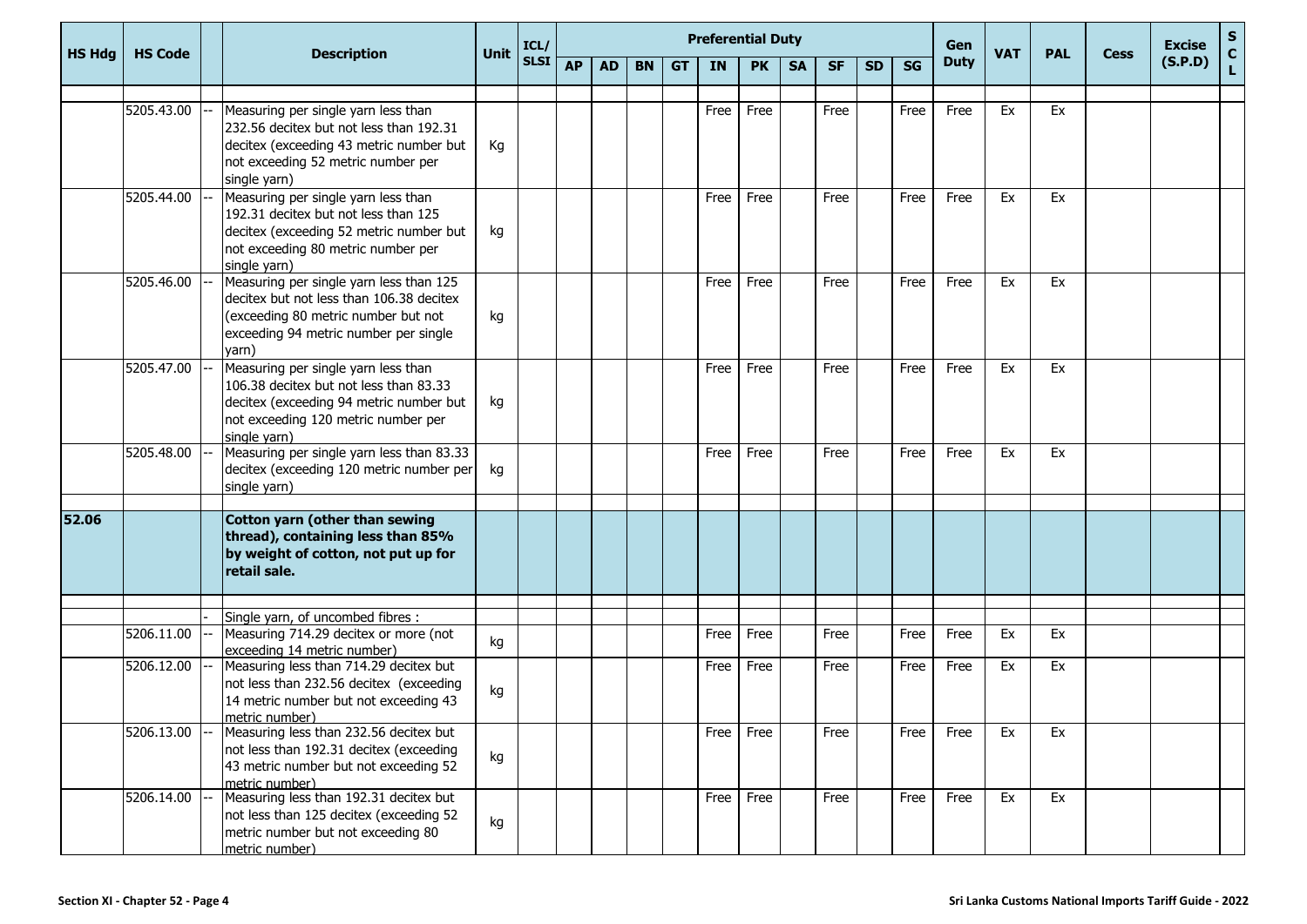|               |                |                                                                                                                                                                                 | <b>Preferential Duty</b><br>Gen<br>ICL/<br><b>Unit</b> |             |           |           |           |           |      |           |           |           |           | <b>VAT</b> | <b>PAL</b>  |    | <b>Excise</b> | ${\sf s}$   |         |        |
|---------------|----------------|---------------------------------------------------------------------------------------------------------------------------------------------------------------------------------|--------------------------------------------------------|-------------|-----------|-----------|-----------|-----------|------|-----------|-----------|-----------|-----------|------------|-------------|----|---------------|-------------|---------|--------|
| <b>HS Hdg</b> | <b>HS Code</b> | <b>Description</b>                                                                                                                                                              |                                                        | <b>SLSI</b> | <b>AP</b> | <b>AD</b> | <b>BN</b> | <b>GT</b> | IN   | <b>PK</b> | <b>SA</b> | <b>SF</b> | <b>SD</b> | <b>SG</b>  | <b>Duty</b> |    |               | <b>Cess</b> | (S.P.D) | C<br>L |
|               |                |                                                                                                                                                                                 |                                                        |             |           |           |           |           |      |           |           |           |           |            |             |    |               |             |         |        |
|               | 5206.15.00     | Measuring less than 125 decitex<br>(exceeding 80 metric number)                                                                                                                 | kg                                                     |             |           |           |           |           | Free | Free      |           | Free      |           | Free       | Free        | Ex | Ex            |             |         |        |
|               |                | Single yarn, of combed fibres :                                                                                                                                                 |                                                        |             |           |           |           |           |      |           |           |           |           |            |             |    |               |             |         |        |
|               | 5206.21.00     | Measuring 714.29 decitex or more (not<br>exceeding 14 metric number)                                                                                                            | kg                                                     |             |           |           |           |           | Free | Free      |           | Free      |           | Free       | Free        | Ex | Ex            |             |         |        |
|               | 5206.22.00     | Measuring less than 714.29 decitex but<br>not less than 232.56 decitex (exceeding<br>14 metric number but not exceeding 43<br>metric number)                                    | kg                                                     |             |           |           |           |           | Free | Free      |           | Free      |           | Free       | Free        | Ex | Ex            |             |         |        |
|               | 5206.23.00     | Measuring less than 232.56 decitex but<br>not less than 192.31 decitex (exceeding<br>43 metric number but not exceeding 52<br>metric number)                                    | kg                                                     |             |           |           |           |           | Free | Free      |           | Free      |           | Free       | Free        | Ex | Ex            |             |         |        |
|               | 5206.24.00     | Measuring less than 192.31 decitex but<br>not less than 125 decitex (exceeding 52<br>metric number but not exceeding 80<br>metric number)                                       | kg                                                     |             |           |           |           |           | Free | Free      |           | Free      |           | Free       | Free        | Ex | Ex            |             |         |        |
|               | 5206.25.00     | Measuring less than 125 decitex<br>(exceeding 80 metric number)                                                                                                                 | kg                                                     |             |           |           |           |           | Free | Free      |           | Free      |           | Free       | Free        | Ex | Ex            |             |         |        |
|               |                | Multiple (folded) or cabled yarn, of<br>uncombed fibres :                                                                                                                       |                                                        |             |           |           |           |           |      |           |           |           |           |            |             |    |               |             |         |        |
|               | 5206.31.00     | Measuring per single yarn 714.29 decitex<br>or more (not exceeding 14 metric number<br>per single yarn)                                                                         | kg                                                     |             |           |           |           |           | Free | Free      |           | Free      |           | Free       | Free        | Ex | Ex            |             |         |        |
|               | 5206.32.00     | Measuring per single yarn less than<br>714.29 decitex but not less than 232.56<br>decitex (exceeding 14 metric number but<br>not exceeding 43 metric number per<br>single yarn) | kg                                                     |             |           |           |           |           | Free | Free      |           | Free      |           | Free       | Free        | Ex | Ex            |             |         |        |
|               | 5206.33.00     | Measuring per single yarn less than<br>232.56 decitex but not less than 192.31<br>decitex (exceeding 43 metric number but<br>not exceeding 52 metric number per<br>single varn) | kg                                                     |             |           |           |           |           | Free | Free      |           | Free      |           | Free       | Free        | Ex | Ex            |             |         |        |
|               | 5206.34.00     | Measuring per single yarn less than<br>192.31 decitex but not less than 125<br>decitex (exceeding 52 metric number but<br>not exceeding 80 metric number per<br>single varn)    | kg                                                     |             |           |           |           |           | Free | Free      |           | Free      |           | Free       | Free        | Ex | Ex            |             |         |        |
|               | 5206.35.00     | Measuring per single yarn less than 125<br>decitex (exceeding 80 metric number per<br>single yarn)                                                                              | kg                                                     |             |           |           |           |           |      | Free Free |           | Free      |           | Free       | Free        | Ex | Ex            |             |         |        |
|               |                | Multiple (folded) or cabled yarn, of<br>combed fibres :                                                                                                                         |                                                        |             |           |           |           |           |      |           |           |           |           |            |             |    |               |             |         |        |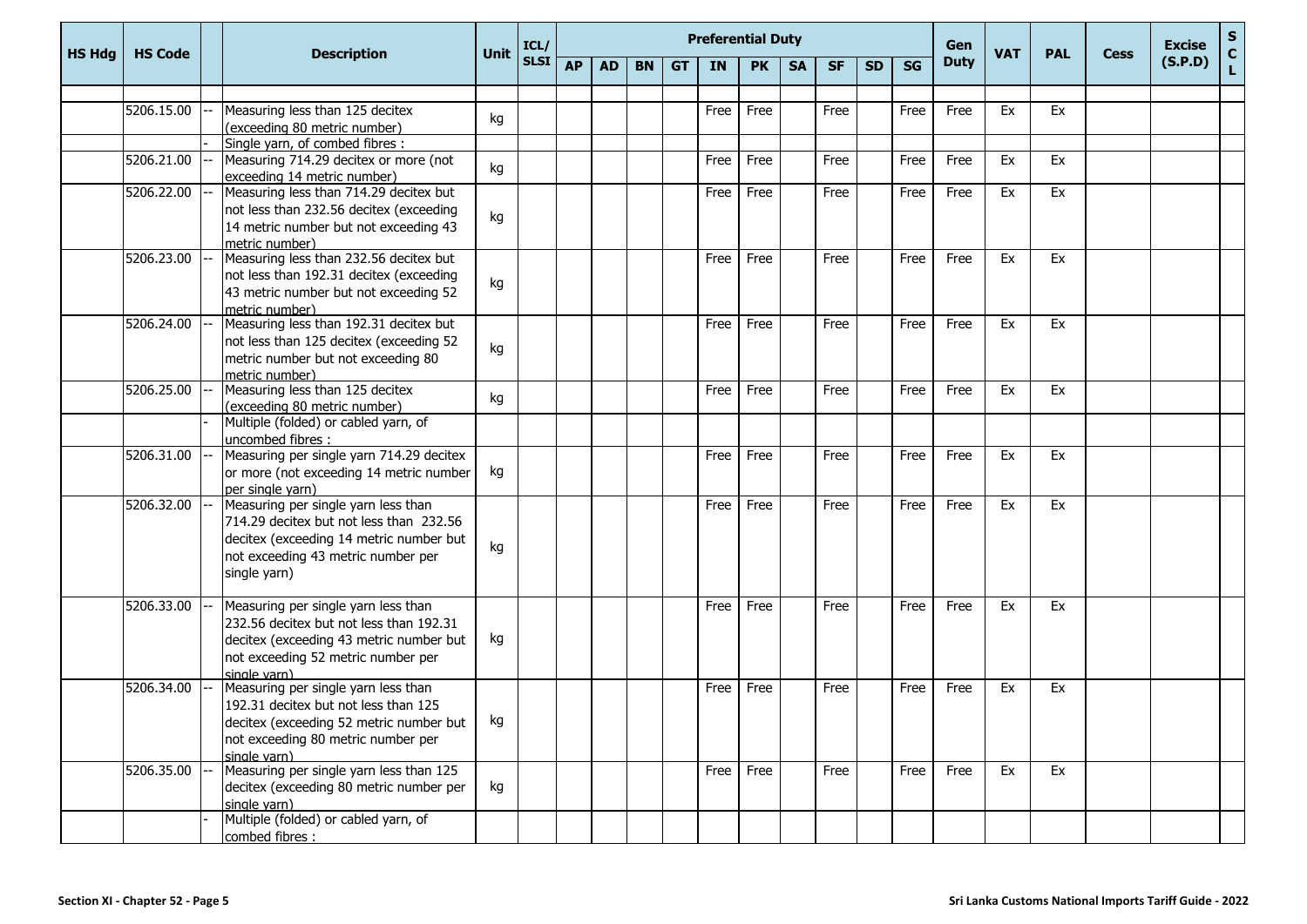|               |                |                                                                                                                                                                                 |             | ICL/        | <b>Preferential Duty</b><br>Gen |           |           |           |           |           |           |           |           |      |             | <b>PAL</b> |        | <b>Excise</b>        | $\mathbf{s}$ |               |
|---------------|----------------|---------------------------------------------------------------------------------------------------------------------------------------------------------------------------------|-------------|-------------|---------------------------------|-----------|-----------|-----------|-----------|-----------|-----------|-----------|-----------|------|-------------|------------|--------|----------------------|--------------|---------------|
| <b>HS Hdg</b> | <b>HS Code</b> | <b>Description</b>                                                                                                                                                              | <b>Unit</b> | <b>SLSI</b> | <b>AP</b>                       | <b>AD</b> | <b>BN</b> | <b>GT</b> | <b>IN</b> | <b>PK</b> | <b>SA</b> | <b>SF</b> | <b>SD</b> | SG   | <b>Duty</b> | <b>VAT</b> |        | <b>Cess</b>          | (S.P.D)      | $\frac{c}{L}$ |
|               |                |                                                                                                                                                                                 |             |             |                                 |           |           |           |           |           |           |           |           |      |             |            |        |                      |              |               |
|               | 5206.41.00     | Measuring per single yarn 714.29 decitex<br>or more (not exceeding 14 metric number<br>per single yarn)                                                                         | kg          |             |                                 |           |           |           | Free      | Free      |           | Free      |           | Free | Free        | Ex         | Ex     |                      |              |               |
|               | 5206.42.00     | Measuring per single yarn less than<br>714.29 decitex but not less than 232.56<br>decitex (exceeding 14 metric number but<br>not exceeding 43 metric number per<br>single varn) | kg          |             |                                 |           |           |           | Free      | Free      |           | Free      |           | Free | Free        | Ex         | Ex     |                      |              |               |
|               | 5206.43.00     | Measuring per single yarn less than<br>232.56 decitex but not less than 192.31<br>decitex (exceeding 43 metric number but<br>not exceeding 52 metric number per<br>single varn) | kg          |             |                                 |           |           |           | Free      | Free      |           | Free      |           | Free | Free        | Ex         | Ex     |                      |              |               |
|               | 5206.44.00     | Measuring per single yarn less than<br>192.31 decitex but not less than 125<br>decitex (exceeding 52 metric number but<br>not exceeding 80 metric number per<br>single varn)    | kg          |             |                                 |           |           |           | Free      | Free      |           | Free      |           | Free | Free        | Ex         | Ex     |                      |              |               |
|               | 5206.45.00     | Measuring per single yarn less than 125<br>decitex (exceeding 80 metric number per<br>single yarn)                                                                              | kg          |             |                                 |           |           |           | Free      | Free      |           | Free      |           | Free | Free        | Ex         | Ex     |                      |              |               |
| 52.07         |                | Cotton yarn (other than sewing<br>thread) put up for retail sale.                                                                                                               |             |             |                                 |           |           |           |           |           |           |           |           |      |             |            |        |                      |              |               |
|               | 5207.10.00     | Containing 85% or more by weight of<br>cotton                                                                                                                                   | kg          |             |                                 |           |           |           | Free      | Free      |           | Free      |           | Free | Free        | 8%         | 10.00% |                      |              |               |
|               | 5207.90.00     | Other                                                                                                                                                                           | kg          |             |                                 |           |           |           | Free      | Free      |           | Free      |           | Free | Free        | 8%         | Ex     |                      |              |               |
| 52.08         |                | Woven fabrics of cotton, containing<br>85% or more by weight of cotton,<br>weighing not more than 200 g/m <sup>2</sup> .                                                        |             |             |                                 |           |           |           |           |           |           |           |           |      |             |            |        |                      |              |               |
|               |                |                                                                                                                                                                                 |             |             |                                 |           |           |           |           |           |           |           |           |      |             |            |        |                      |              |               |
|               | 5208.11        | Unbleached:<br>Plain weave, weighing not more than 100<br>$q/m^2$ :                                                                                                             |             |             |                                 |           |           |           |           |           |           |           |           |      |             |            |        |                      |              |               |
|               | 5208.11.20     | Plain weave, weighing not more than 30<br>$q/m^2$                                                                                                                               | kg          |             |                                 |           |           |           | Free      | Free      |           | Free      |           | Free | Free        | $0\%$      | Ex     | $Rs.300/=$<br>per kg |              |               |
|               | 5208.11.90     | Other                                                                                                                                                                           | kg          |             |                                 |           |           |           | Free      | Free      |           | Free      |           | Free | Free        | $0\%$      | Ex     | $Rs.50/=$<br>per kg  |              |               |
|               | 5208.12.00     | Plain weave, weighing more than 100<br>q/m <sup>2</sup>                                                                                                                         | kg          |             |                                 |           |           |           | Free      | Free      |           | Free      |           | Free | Free        | $0\%$      | Ex     | $Rs.75/=$<br>per kg  |              |               |
|               | 5208.13.00     | 3-thread or 4-thread twill, including cross<br>twill                                                                                                                            | kg          |             |                                 |           |           |           | Free      | Free      |           | Free      |           | Free | Free        | $0\%$      | Ex     | $Rs.75/=$<br>per kg  |              |               |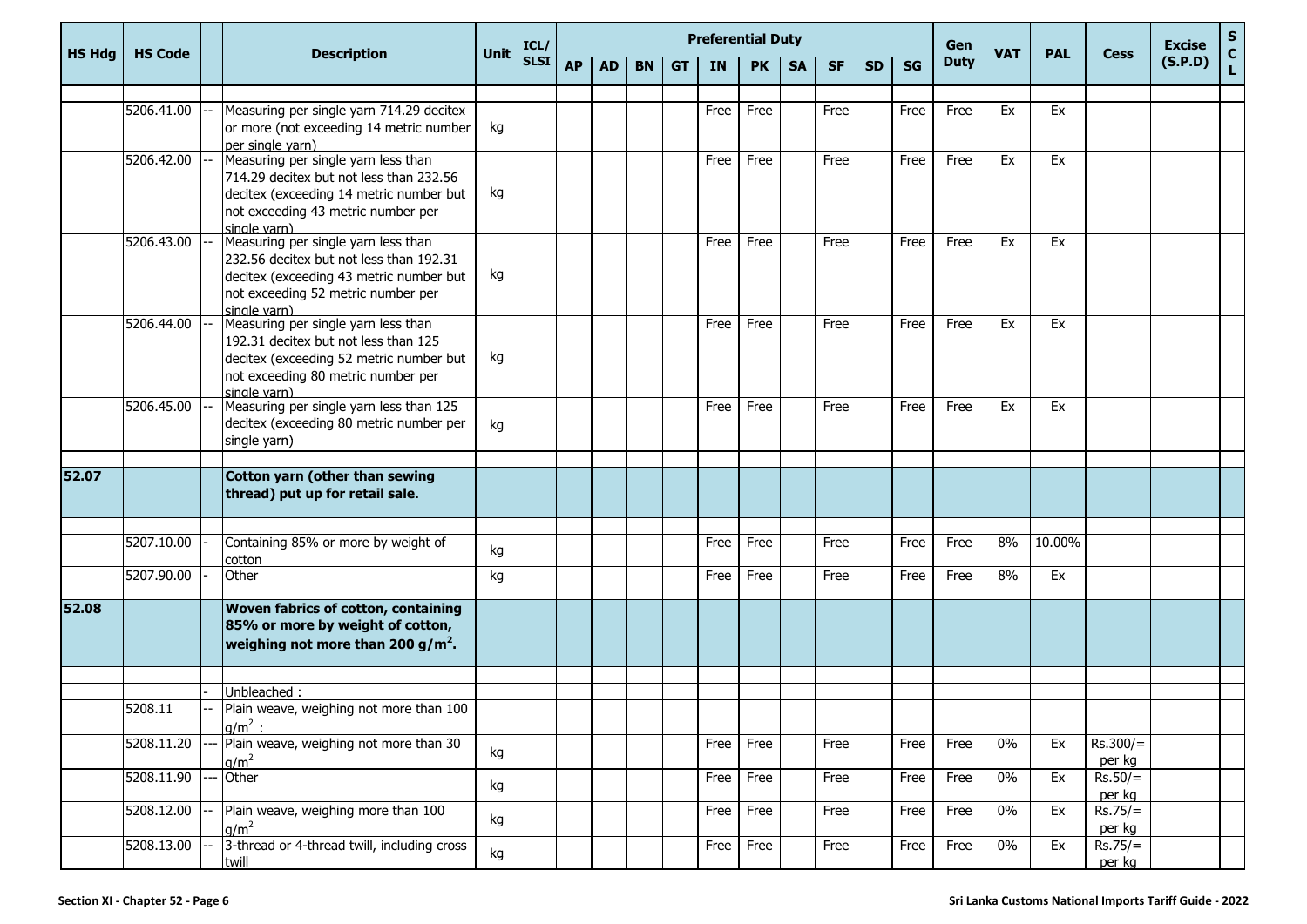|               |                |                                                             |             | ICL/        | <b>Preferential Duty</b> |           |           |           |           |           |           |           |           |           | Gen         | <b>VAT</b> |            |                      | <b>Excise</b> | $\mathbf{s}$       |
|---------------|----------------|-------------------------------------------------------------|-------------|-------------|--------------------------|-----------|-----------|-----------|-----------|-----------|-----------|-----------|-----------|-----------|-------------|------------|------------|----------------------|---------------|--------------------|
| <b>HS Hdg</b> | <b>HS Code</b> | <b>Description</b>                                          | <b>Unit</b> | <b>SLSI</b> | <b>AP</b>                | <b>AD</b> | <b>BN</b> | <b>GT</b> | <b>IN</b> | <b>PK</b> | <b>SA</b> | <b>SF</b> | <b>SD</b> | <b>SG</b> | <b>Duty</b> |            | <b>PAL</b> | <b>Cess</b>          | (S.P.D)       | $\mathbf{C}$<br>L. |
|               |                |                                                             |             |             |                          |           |           |           |           |           |           |           |           |           |             |            |            |                      |               |                    |
|               | 5208.19.00     | Other fabrics                                               | kg          |             |                          |           |           |           | Free      | Free      |           | Free      |           | Free      | Free        | 0%         | Ex         | $Rs.75/=$<br>per kg  |               |                    |
|               |                | Bleached:                                                   |             |             |                          |           |           |           |           |           |           |           |           |           |             |            |            |                      |               |                    |
|               | 5208.21        | Plain weave, weighing not more than 100<br>$q/m^2$ :        |             |             |                          |           |           |           |           |           |           |           |           |           |             |            |            |                      |               |                    |
|               | 5208.21.10     | Plain weave, weighing not more than 30<br>q/m <sup>2</sup>  | kg          |             |                          |           |           |           | Free      | Free      |           | Free      |           | Free      | Free        | $0\%$      | Ex         | $Rs.300/=$<br>per kg |               |                    |
|               | 5208.21.90     | Other                                                       | kg          |             |                          |           |           |           | Free      | Free      |           | Free      |           | Free      | Free        | $0\%$      | Ex         | $Rs.100/=$<br>per kg |               |                    |
|               | 5208.22.00     | Plain weave, weighing more than 100<br>$q/m^2$              | kg          |             |                          |           |           |           | Free      | Free      |           | Free      |           | Free      | Free        | $0\%$      | Ex         | $Rs.100/=$<br>per kg |               |                    |
|               | 5208.23.00     | 3-thread or 4-thread twill, including cross<br>twill        | kg          |             |                          |           |           |           | Free      | Free      |           | Free      |           | Free      | Free        | $0\%$      | Ex         | $Rs.100/=$<br>per kg |               |                    |
|               | 5208.29.00     | Other fabrics                                               | kg          |             |                          |           |           |           | Free      | Free      |           | Free      |           | Free      | Free        | $0\%$      | Ex         | $Rs.100/=$<br>per ka |               |                    |
|               |                | Dyed:                                                       |             |             |                          |           |           |           |           |           |           |           |           |           |             |            |            |                      |               |                    |
|               | 5208.31.00     | Plain weave, weighing not more than 100<br>$q/m^2$          | kg          |             |                          |           |           |           | Free      | Free      |           | Free      |           | Free      | Free        | $0\%$      | Ex         | $Rs.100/=$<br>per kg |               |                    |
|               | 5208.32.00     | Plain weave, weighing more than 100<br>$q/m^2$              | kg          |             |                          |           |           |           | Free      | Free      |           | Free      |           | Free      | Free        | $0\%$      | Ex         | $Rs.100/=$<br>per kg |               |                    |
|               | 5208.33.00     | 3-thread or 4-thread twill, including cross<br>twill        | kg          |             |                          |           |           |           | Free      | Free      |           | Free      |           | Free      | Free        | $0\%$      | Ex         | $Rs.100/=$<br>per kg |               |                    |
|               | 5208.39.00     | Other fabrics                                               | kg          |             |                          |           |           |           | Free      | Free      |           | Free      |           | Free      | Free        | $0\%$      | Ex         | $Rs.100/=$<br>per kg |               |                    |
|               |                | Of yarns of different colours :                             |             |             |                          |           |           |           |           |           |           |           |           |           |             |            |            |                      |               |                    |
|               | 5208.41.00     | Plain weave, weighing not more than 100<br>$q/m^2$          | kg          |             |                          |           |           |           | Free      | Free      |           | Free      |           | Free      | Free        | $0\%$      | Ex         | $Rs.100/=$<br>per kg |               |                    |
|               | 5208.42.00     | Plain weave, weighing more than 100<br>a/m <sup>2</sup>     | kg          |             |                          |           |           |           | Free      | Free      |           | Free      |           | Free      | Free        | 0%         | Ex         | $Rs.100/=$<br>per kg |               |                    |
|               | 5208.43.00     | 3-thread or 4-thread twill, including cross<br>twill        | kg          |             |                          |           |           |           | Free      | Free      |           | Free      |           | Free      | Free        | 0%         | Ex         | $Rs.100/=$<br>per kg |               |                    |
|               | 5208.49.00     | Other fabrics                                               | kg          |             |                          |           |           |           | Free      | Free      |           | Free      |           | Free      | Free        | $0\%$      | Ex         | $Rs.100/=$<br>per kg |               |                    |
|               |                | Printed:                                                    |             |             |                          |           |           |           |           |           |           |           |           |           |             |            |            |                      |               |                    |
|               | 5208.51.00     | Plain weave, weighing not more than 100<br>q/m <sup>2</sup> | kg          |             |                          |           |           |           | Free      | Free      |           | Free      |           | Free      | Free        | $0\%$      | Ex         | $Rs.100/=$<br>per kg |               |                    |
|               | 5208.52.00     | Plain weave, weighing more than 100<br>$q/m^2$              | kg          |             |                          |           |           |           | Free      | Free      |           | Free      |           | Free      | Free        | 0%         | Ex         | $Rs.100/=$<br>per kg |               |                    |
|               | 5208.59.00     | Other fabrics                                               | kg          |             |                          |           |           |           | Free      | Free      |           | Free      |           | Free      | Free        | 0%         | Ex         | $Rs.100/=$<br>per kg |               |                    |
|               |                |                                                             |             |             |                          |           |           |           |           |           |           |           |           |           |             |            |            |                      |               |                    |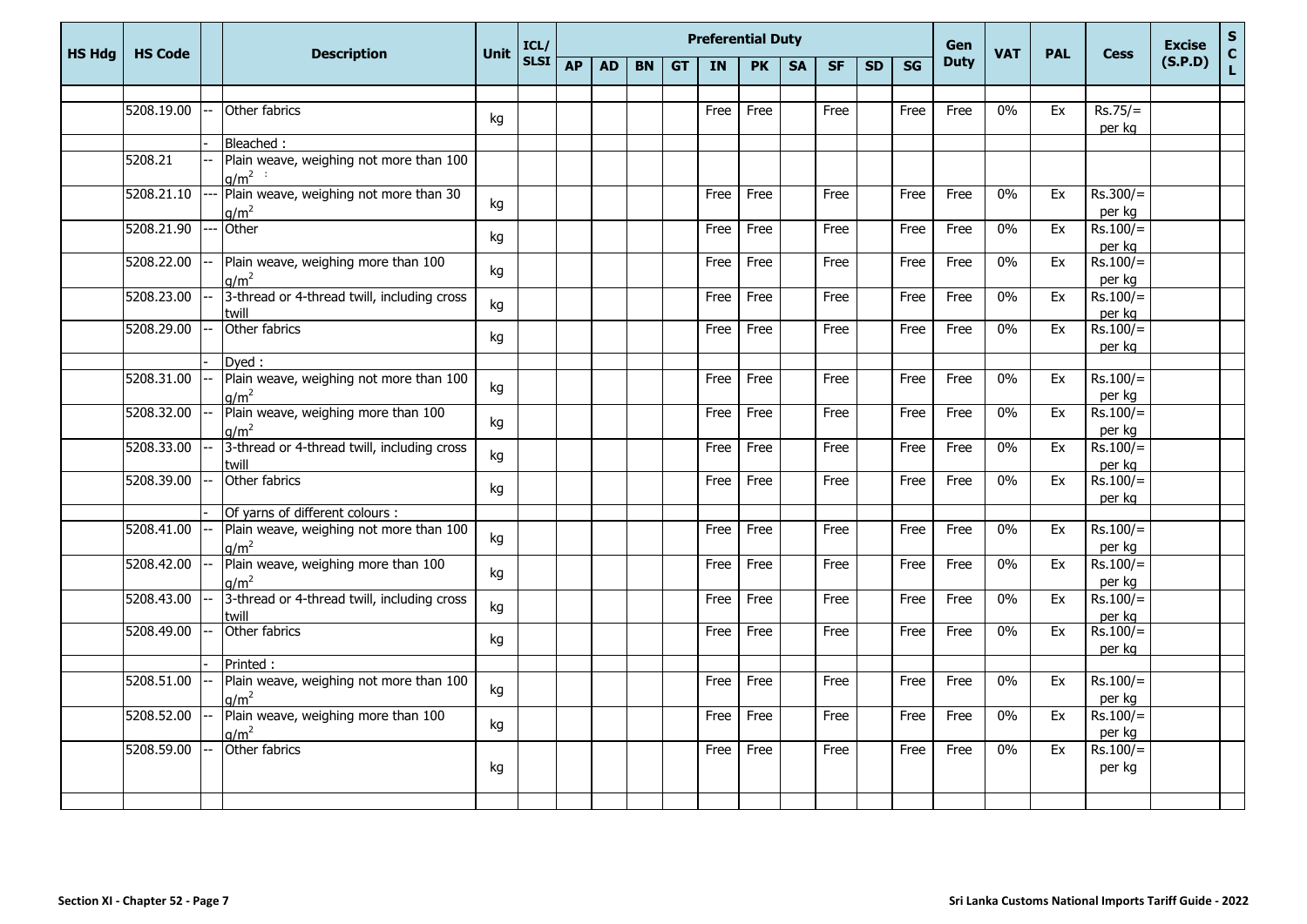|               |                |                                                                                                                             |      | ICL/        |           |           |           |           |      | <b>Preferential Duty</b> |           |           |           |      | Gen         |            |            |                      | <b>Excise</b> | S                               |
|---------------|----------------|-----------------------------------------------------------------------------------------------------------------------------|------|-------------|-----------|-----------|-----------|-----------|------|--------------------------|-----------|-----------|-----------|------|-------------|------------|------------|----------------------|---------------|---------------------------------|
| <b>HS Hdg</b> | <b>HS Code</b> | <b>Description</b>                                                                                                          | Unit | <b>SLSI</b> | <b>AP</b> | <b>AD</b> | <b>BN</b> | <b>GT</b> | IN   | <b>PK</b>                | <b>SA</b> | <b>SF</b> | <b>SD</b> | SG   | <b>Duty</b> | <b>VAT</b> | <b>PAL</b> | <b>Cess</b>          | (S.P.D)       | $\frac{\mathsf{c}}{\mathsf{L}}$ |
| 52.09         |                | <b>Woven fabrics of cotton, containing</b><br>85% or more by weight of cotton,<br>weighing more than 200 g/m <sup>2</sup> . |      |             |           |           |           |           |      |                          |           |           |           |      |             |            |            |                      |               |                                 |
|               |                | Unbleached:                                                                                                                 |      |             |           |           |           |           |      |                          |           |           |           |      |             |            |            |                      |               |                                 |
|               | 5209.11.00     | Plain weave                                                                                                                 | kg   |             |           |           |           |           | Free | Free                     |           | Free      |           | Free | Free        | $0\%$      | Ex         | $Rs.75/=$<br>per kg  |               |                                 |
|               | 5209.12.00     | 3-thread or 4-thread twill, including cross<br>twill                                                                        | kg   |             |           |           |           |           | Free | Free                     |           | Free      |           | Free | Free        | $0\%$      | Ex         | $Rs.75/=$<br>per kg  |               |                                 |
|               | 5209.19.00     | Other fabrics                                                                                                               | kg   |             |           |           |           |           | Free | Free                     |           | Free      |           | Free | Free        | $0\%$      | Ex         | $Rs.75/=$<br>per kg  |               |                                 |
|               |                | Bleached:                                                                                                                   |      |             |           |           |           |           |      |                          |           |           |           |      |             |            |            |                      |               |                                 |
|               | 5209.21.00     | Plain weave                                                                                                                 | kg   |             |           |           |           |           | Free | Free                     |           | Free      |           | Free | Free        | $0\%$      | Ex         | $Rs.100/=$<br>per kg |               |                                 |
|               | 5209.22.00     | 3-thread or 4-thread twill, including cross<br>twill                                                                        | kg   |             |           |           |           |           | Free | Free                     |           | Free      |           | Free | Free        | $0\%$      | Ex         | $Rs.100/=$<br>per kg |               |                                 |
|               | 5209.29.00     | Other fabrics                                                                                                               | kg   |             |           |           |           |           | Free | Free                     |           | Free      |           | Free | Free        | $0\%$      | Ex         | $Rs.100/=$<br>per kg |               |                                 |
|               |                | Dyed:                                                                                                                       |      |             |           |           |           |           |      |                          |           |           |           |      |             |            |            |                      |               |                                 |
|               | 5209.31.00     | Plain weave                                                                                                                 | kg   |             |           |           |           |           | Free | Free                     |           | Free      |           | Free | Free        | 0%         | Ex         | $Rs.100/=$<br>per kg |               |                                 |
|               |                | $\overline{5209.32.00}$ -- $\overline{3}$ -thread or 4-thread twill, including cross<br>twill                               | kg   |             |           |           |           |           |      | Free Free                |           | Free      |           |      | Free Free   | 0%         | Ex         | $Rs.100/=$<br>per kg |               |                                 |
|               | 5209.39.00     | Other fabrics                                                                                                               | kg   |             |           |           |           |           | Free | Free                     |           | Free      |           | Free | Free        | $0\%$      | Ex         | $Rs.100/=$<br>per kg |               |                                 |
|               |                | Of yarns of different colours :                                                                                             |      |             |           |           |           |           |      |                          |           |           |           |      |             |            |            |                      |               |                                 |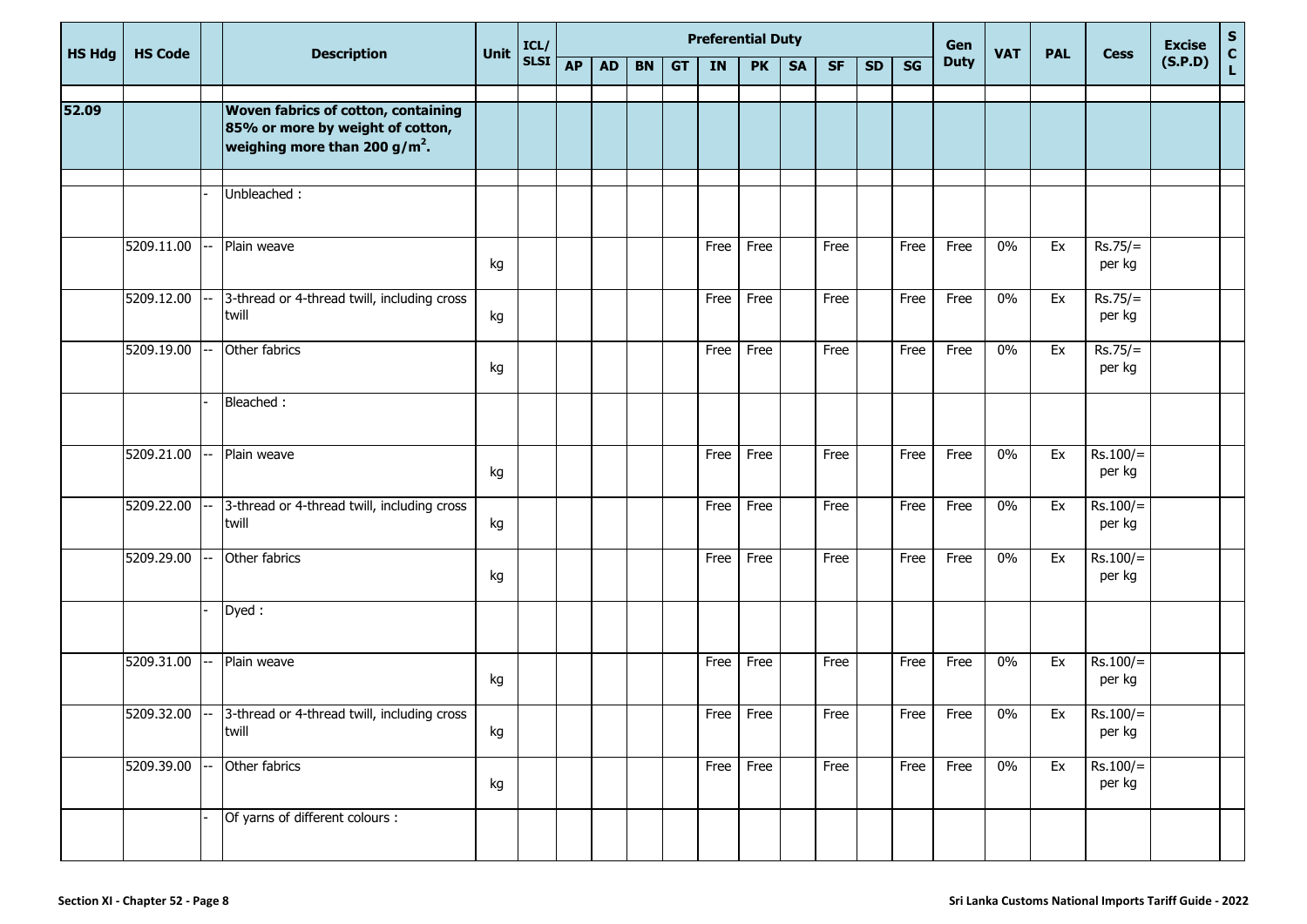| <b>HS Hdg</b><br><b>HS Code</b> |  |                                                                                        |                                                                                                                  | ICL/                                |           |           |           |           | <b>Preferential Duty</b> |           |              |           |           |      | Gen         |            |            |                                        | <b>Excise</b>                         | ${\bf S}$     |
|---------------------------------|--|----------------------------------------------------------------------------------------|------------------------------------------------------------------------------------------------------------------|-------------------------------------|-----------|-----------|-----------|-----------|--------------------------|-----------|--------------|-----------|-----------|------|-------------|------------|------------|----------------------------------------|---------------------------------------|---------------|
|                                 |  | <b>Description</b>                                                                     | <b>Unit</b>                                                                                                      | <b>SLSI</b>                         | <b>AP</b> | <b>AD</b> | <b>BN</b> | <b>GT</b> | <b>IN</b>                | <b>PK</b> | <b>SA</b>    | <b>SF</b> | <b>SD</b> | SG   | <b>Duty</b> | <b>VAT</b> | <b>PAL</b> | <b>Cess</b>                            | (S.P.D)                               | $\frac{c}{L}$ |
| 5209.41.00                      |  | Plain weave                                                                            |                                                                                                                  |                                     |           |           |           |           | Free                     | Free      |              | Free      |           | Free | Free        | $0\%$      | Ex         | $Rs.100/=$                             |                                       |               |
|                                 |  |                                                                                        | kg                                                                                                               |                                     |           |           |           |           |                          |           |              |           |           |      |             |            |            | per kg                                 |                                       |               |
| 5209.42.00                      |  | Denim                                                                                  | kg                                                                                                               |                                     |           |           |           |           | Free                     | Free      |              | Free      |           | Free | Free        | $0\%$      | Ex         | $Rs.100/=$<br>per kg                   |                                       |               |
| 5209.43.00                      |  | Other fabrics of 3-thread or 4-thread twill,<br>including cross twill                  | kg                                                                                                               |                                     |           |           |           |           | Free                     | Free      |              | Free      |           | Free | Free        | $0\%$      | Ex         | $Rs.100/=$<br>per kg                   |                                       |               |
| 5209.49.00                      |  | Other fabrics                                                                          | kg                                                                                                               |                                     |           |           |           |           | Free                     | Free      |              | Free      |           | Free | Free        | $0\%$      | Ex         | $Rs.100/=$<br>per kg                   |                                       |               |
|                                 |  | Printed:                                                                               |                                                                                                                  |                                     |           |           |           |           |                          |           |              |           |           |      |             |            |            |                                        |                                       |               |
| 5209.51.00                      |  | Plain weave                                                                            | kg                                                                                                               |                                     |           |           |           |           | Free                     | Free      |              | Free      |           | Free | Free        | $0\%$      | Ex         | $Rs.100/=$                             |                                       |               |
| 5209.52.00                      |  | 3-thread or 4-thread twill, including cross<br>twill                                   | kg                                                                                                               |                                     |           |           |           |           | Free                     | Free      |              | Free      |           | Free | Free        | $0\%$      | Ex         | $Rs.100/=$                             |                                       |               |
| 5209.59.00                      |  | Other fabrics                                                                          | kg                                                                                                               |                                     |           |           |           |           | Free                     | Free      |              | Free      |           | Free | Free        | $0\%$      | Ex         | $\overline{\text{Rs}}.100/=$<br>per kg |                                       |               |
|                                 |  | less than 85% by weight of cotton,<br>mixed mainly or solely with man-<br>$200 g/m2$ . |                                                                                                                  |                                     |           |           |           |           |                          |           |              |           |           |      |             |            |            |                                        |                                       |               |
|                                 |  |                                                                                        |                                                                                                                  |                                     |           |           |           |           |                          |           |              |           |           |      |             |            |            |                                        |                                       |               |
| 5210.11.00                      |  | Plain weave                                                                            | kg                                                                                                               |                                     |           |           |           |           | Free                     | Free      |              | Free      |           | Free | Free        | $0\%$      | Ex         | $Rs.75/=$                              |                                       |               |
| 5210.19.00                      |  | Other fabrics                                                                          | kg                                                                                                               |                                     |           |           |           |           | Free                     | Free      |              | Free      |           | Free | Free        | $0\%$      | Ex         | $Rs.75/=$<br>per kg                    |                                       |               |
|                                 |  | Bleached:                                                                              |                                                                                                                  |                                     |           |           |           |           |                          |           |              |           |           |      |             |            |            |                                        |                                       |               |
|                                 |  |                                                                                        | kg                                                                                                               |                                     |           |           |           |           |                          |           |              |           |           |      |             | $0\%$      | Ex         | per kg                                 |                                       |               |
|                                 |  |                                                                                        | kg                                                                                                               |                                     |           |           |           |           |                          |           |              | Free      |           | Free | Free        | $0\%$      | Ex         | $Rs.100/=$<br>per kg                   |                                       |               |
|                                 |  |                                                                                        |                                                                                                                  |                                     |           |           |           |           |                          |           |              |           |           |      |             |            |            |                                        |                                       |               |
|                                 |  | $5210.29.00$ --                                                                        | <b>Woven fabrics of cotton, containing</b><br>Unbleached:<br>5210.21.00 -- Plain weave<br>Other fabrics<br>Dyed: | made fibres, weighing not more than |           |           |           |           |                          |           | Free<br>Free | Free Free | Free      |      |             | Free Free  |            |                                        | per kg<br>per kg<br>per kg<br>RS.100/ |               |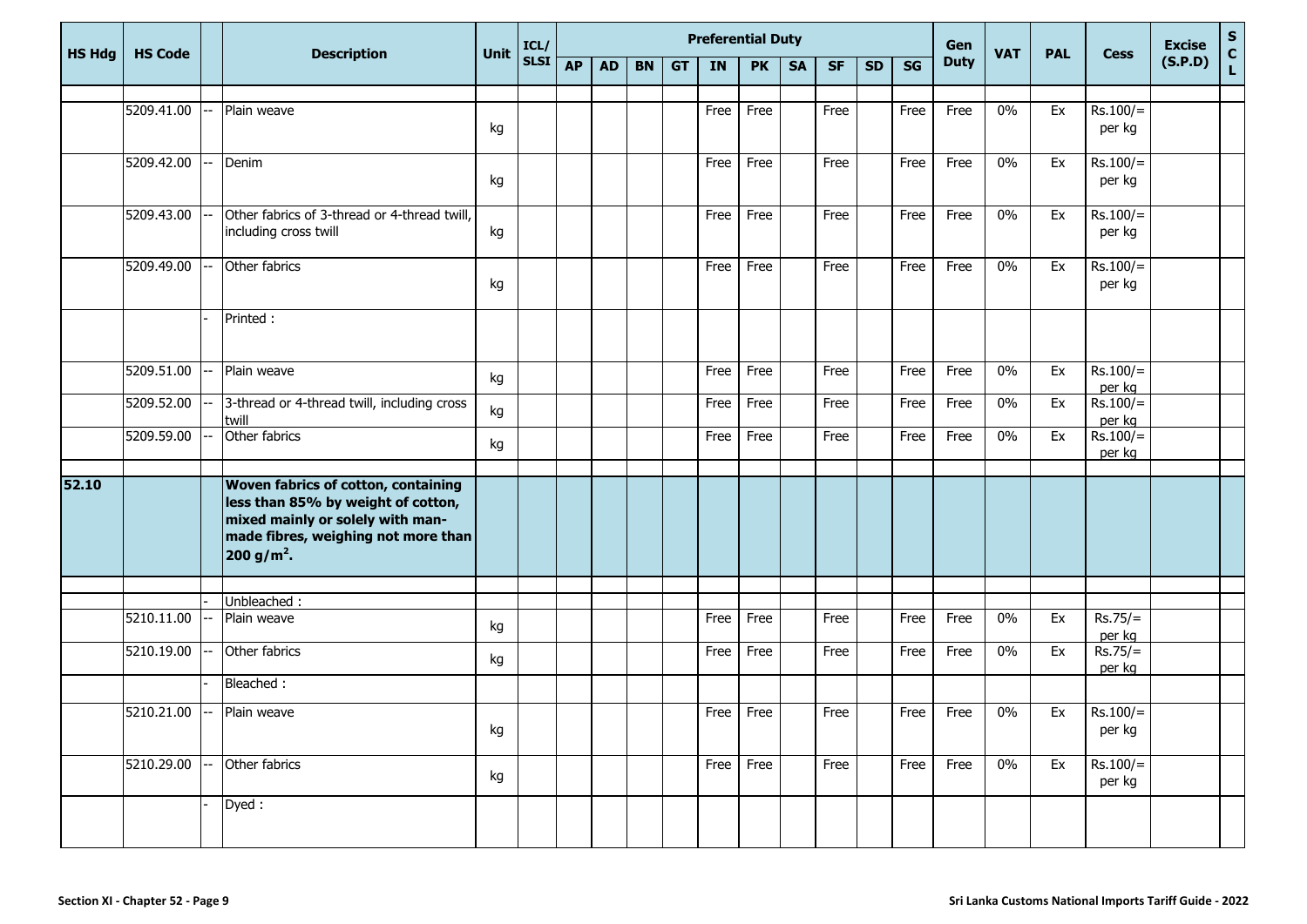|               |                |                                                                                                                                                                            |             | ICL/        | <b>Preferential Duty</b><br>Gen<br><b>Duty</b><br><b>AP</b><br><b>AD</b><br><b>BN</b><br><b>IN</b><br><b>PK</b><br><b>SA</b><br><b>SF</b><br>SG<br><b>GT</b><br><b>SD</b> |  |  |  |      |           |  |      |      |      | <b>Excise</b> | ${\sf s}$  |                      |         |                             |
|---------------|----------------|----------------------------------------------------------------------------------------------------------------------------------------------------------------------------|-------------|-------------|---------------------------------------------------------------------------------------------------------------------------------------------------------------------------|--|--|--|------|-----------|--|------|------|------|---------------|------------|----------------------|---------|-----------------------------|
| <b>HS Hdg</b> | <b>HS Code</b> | <b>Description</b>                                                                                                                                                         | <b>Unit</b> | <b>SLSI</b> |                                                                                                                                                                           |  |  |  |      |           |  |      |      |      | <b>VAT</b>    | <b>PAL</b> | <b>Cess</b>          | (S.P.D) | $\mathbf{C}$<br>$\mathbf L$ |
|               | 5210.31.00     | Plain weave                                                                                                                                                                |             |             |                                                                                                                                                                           |  |  |  | Free | Free      |  | Free | Free | Free | $0\%$         | Ex         | $Rs.100/=$           |         |                             |
|               |                |                                                                                                                                                                            | kg          |             |                                                                                                                                                                           |  |  |  |      |           |  |      |      |      |               |            | per kg               |         |                             |
|               | 5210.32.00     | 3-thread or 4-thread twill, including cross<br>twill                                                                                                                       | kg          |             |                                                                                                                                                                           |  |  |  | Free | Free      |  | Free | Free | Free | 0%            | Ex         | $Rs.100/=$<br>per kg |         |                             |
|               | 5210.39.00     | Other fabrics                                                                                                                                                              | kg          |             |                                                                                                                                                                           |  |  |  | Free | Free      |  | Free | Free | Free | $0\%$         | Ex         | $Rs.100/=$<br>per kg |         |                             |
|               |                | Of yarns of different colours :                                                                                                                                            |             |             |                                                                                                                                                                           |  |  |  |      |           |  |      |      |      |               |            |                      |         |                             |
|               | 5210.41.00     | Plain weave                                                                                                                                                                | kg          |             |                                                                                                                                                                           |  |  |  | Free | Free      |  | Free | Free | Free | $0\%$         | Ex         | $Rs.100/=$<br>per kg |         |                             |
|               | 5210.49.00     | Other fabrics                                                                                                                                                              | kg          |             |                                                                                                                                                                           |  |  |  | Free | Free      |  | Free | Free | Free | $0\%$         | Ex         | $Rs.100/=$<br>per kg |         |                             |
|               |                | Printed:                                                                                                                                                                   |             |             |                                                                                                                                                                           |  |  |  |      |           |  |      |      |      |               |            |                      |         |                             |
|               | 5210.51.00     | Plain weave                                                                                                                                                                | kg          |             |                                                                                                                                                                           |  |  |  | Free | Free      |  | Free | Free | Free | $0\%$         | Ex         | $Rs.100/=$<br>per kg |         |                             |
|               | 5210.59.00     | Other fabrics                                                                                                                                                              | kg          |             |                                                                                                                                                                           |  |  |  | Free | Free      |  | Free | Free | Free | 0%            | Ex         | $Rs.100/=$<br>per kg |         |                             |
| 52.11         |                | Woven fabrics of cotton, containing<br>less than 85% by weight of cotton,<br>mixed mainly or solely with man-<br>made fibres, weighing more than<br>200 g/m <sup>2</sup> . |             |             |                                                                                                                                                                           |  |  |  |      |           |  |      |      |      |               |            |                      |         |                             |
|               |                | Unbleached:                                                                                                                                                                |             |             |                                                                                                                                                                           |  |  |  |      |           |  |      |      |      |               |            |                      |         |                             |
|               | 5211.11.00     | Plain weave                                                                                                                                                                | kg          |             |                                                                                                                                                                           |  |  |  | Free | Free      |  | Free | Free | Free | $0\%$         | Ex         | $Rs.75/=$<br>per kg  |         |                             |
|               | 5211.12.00     | 3-thread or 4-thread twill, including cross<br>twill                                                                                                                       | kg          |             |                                                                                                                                                                           |  |  |  | Free | Free      |  | Free | Free | Free | $0\%$         | Ex         | $Rs.75/=$<br>per kg  |         |                             |
|               | 5211.19.00     | Other fabrics                                                                                                                                                              | kg          |             |                                                                                                                                                                           |  |  |  |      | Free Free |  | Free | Free | Free | $0\%$         | Ex         | $Rs.75/=$<br>per kg  |         |                             |
|               | 5211.20.00     | Bleached                                                                                                                                                                   | kg          |             |                                                                                                                                                                           |  |  |  |      | Free Free |  | Free | Free | Free | $0\%$         | Ex         | $Rs.100/=$<br>per kg |         |                             |
|               |                | Dyed:                                                                                                                                                                      |             |             |                                                                                                                                                                           |  |  |  |      |           |  |      |      |      |               |            |                      |         |                             |
|               | 5211.31.00     | Plain weave                                                                                                                                                                | kg          |             |                                                                                                                                                                           |  |  |  |      | Free Free |  | Free | Free | Free | $0\%$         | Ex         | $Rs.100/=$<br>per kg |         |                             |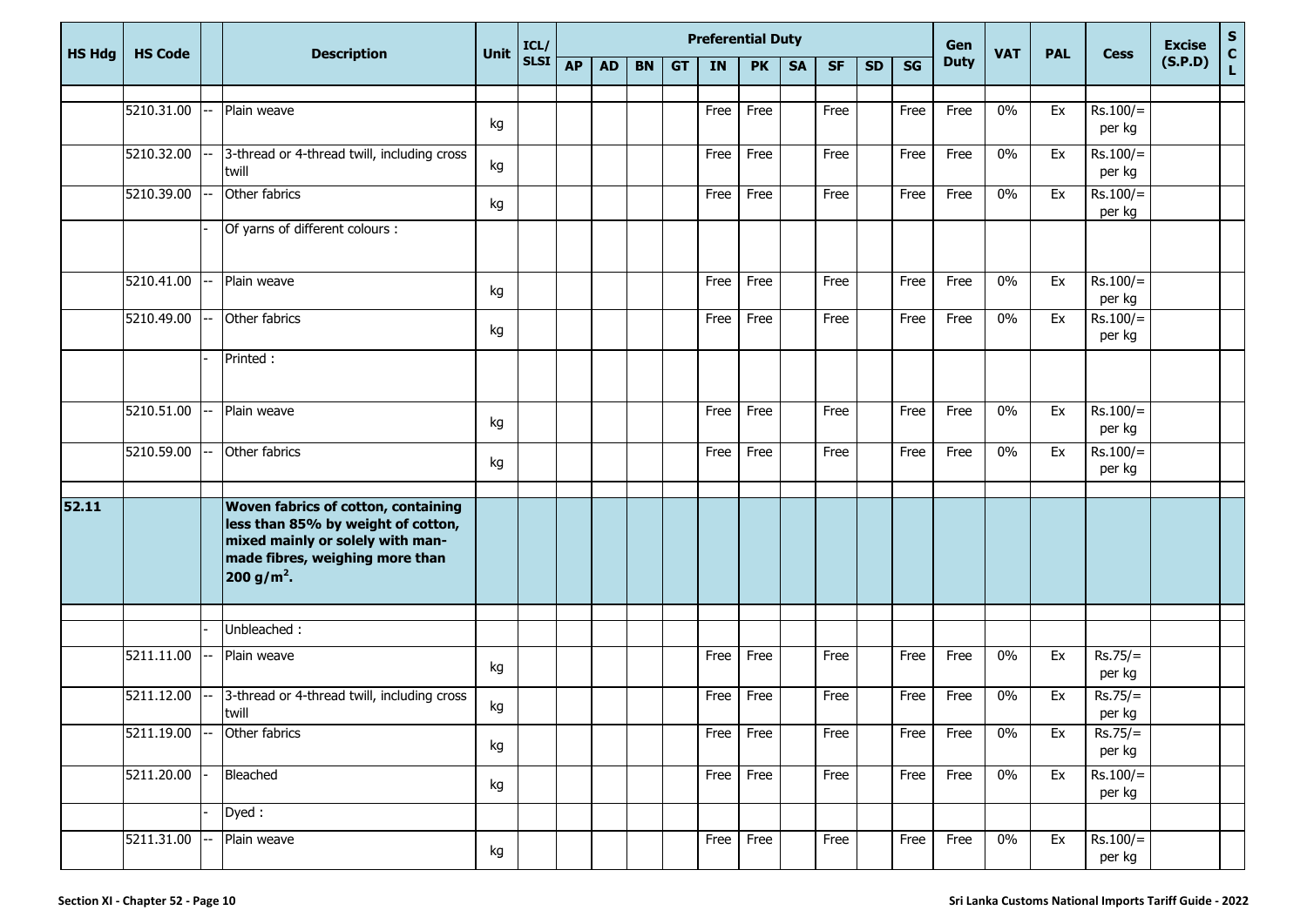| <b>HS Hdg</b> | <b>HS Code</b>         |                                                                       | <b>Unit</b> | ICL/        | <b>Preferential Duty</b><br>Gen |           |           |           |           |           |           |           | <b>VAT</b> | <b>PAL</b> | <b>Cess</b> | <b>Excise</b> | S<br>C<br>L |                      |         |  |
|---------------|------------------------|-----------------------------------------------------------------------|-------------|-------------|---------------------------------|-----------|-----------|-----------|-----------|-----------|-----------|-----------|------------|------------|-------------|---------------|-------------|----------------------|---------|--|
|               |                        | <b>Description</b>                                                    |             | <b>SLSI</b> | <b>AP</b>                       | <b>AD</b> | <b>BN</b> | <b>GT</b> | <b>IN</b> | <b>PK</b> | <b>SA</b> | <b>SF</b> | <b>SD</b>  | SG         | <b>Duty</b> |               |             |                      | (S.P.D) |  |
|               | 5211.32.00             | 3-thread or 4-thread twill, including cross                           |             |             |                                 |           |           |           | Free      | Free      |           | Free      |            | Free       | Free        | $0\%$         | Ex          | $Rs.100/=$           |         |  |
|               |                        | twill                                                                 | kg          |             |                                 |           |           |           |           |           |           |           |            |            |             |               |             | per kg               |         |  |
|               | 5211.39.00             | Other fabrics                                                         | kg          |             |                                 |           |           |           | Free      | Free      |           | Free      |            | Free       | Free        | $0\%$         | Ex          | $Rs.100/=$<br>per kg |         |  |
|               |                        | Of yarns of different colours :                                       |             |             |                                 |           |           |           |           |           |           |           |            |            |             |               |             |                      |         |  |
|               | 5211.41.00             | Plain weave                                                           | kg          |             |                                 |           |           |           | Free      | Free      |           | Free      |            | Free       | Free        | $0\%$         | Ex          | $Rs.100/=$<br>per kg |         |  |
|               | 5211.42.00             | Denim                                                                 | kg          |             |                                 |           |           |           | Free      | Free      |           | Free      |            | Free       | Free        | $0\%$         | Ex          | $Rs.100/=$<br>per kg |         |  |
|               | 5211.43.00             | Other fabrics of 3-thread or 4-thread twill,<br>including cross twill | kg          |             |                                 |           |           |           | Free      | Free      |           | Free      |            | Free       | Free        | $0\%$         | Ex          | $Rs.100/=$<br>per kg |         |  |
|               | 5211.49.00             | Other fabrics                                                         | kg          |             |                                 |           |           |           | Free      | Free      |           | Free      |            | Free       | Free        | $0\%$         | Ex          | $Rs.100/=$<br>per kg |         |  |
|               |                        | Printed:                                                              |             |             |                                 |           |           |           |           |           |           |           |            |            |             |               |             |                      |         |  |
|               | 5211.51.00             | Plain weave                                                           | kg          |             |                                 |           |           |           | Free      | Free      |           | Free      |            | Free       | Free        | $0\%$         | Ex          | $Rs.100/=$<br>per kg |         |  |
|               | 5211.52.00             | 3-thread or 4-thread twill, including cross<br>twill                  | kg          |             |                                 |           |           |           | Free      | Free      |           | Free      |            | Free       | Free        | $0\%$         | Ex          | $Rs.100/=$<br>per kg |         |  |
|               | 5211.59.00             | Other fabrics                                                         | kg          |             |                                 |           |           |           | Free      | Free      |           | Free      |            | Free       | Free        | $0\%$         | Ex          | $Rs.100/=$<br>per kg |         |  |
| 52.12         |                        | Other woven fabrics of cotton.                                        |             |             |                                 |           |           |           |           |           |           |           |            |            |             |               |             |                      |         |  |
|               |                        |                                                                       |             |             |                                 |           |           |           |           |           |           |           |            |            |             |               |             |                      |         |  |
|               |                        | Weighing not more than 200 $g/m^2$ :                                  |             |             |                                 |           |           |           |           |           |           |           |            |            |             |               |             |                      |         |  |
|               | 5212.11.00             | Unbleached                                                            | kg          |             |                                 |           |           |           | Free      | Free      |           | Free      |            | Free       | Free        | 0%            | Ex          | $Rs.75/=$<br>per kg  |         |  |
|               | 5212.12.00 -- Bleached |                                                                       | kg          |             |                                 |           |           |           | Free      | Free      |           | Free      |            | Free       | Free        | $0\%$         | Ex          | $Rs.100/=$<br>per kg |         |  |
|               | 5212.13.00             | Dyed                                                                  | kg          |             |                                 |           |           |           | Free      | Free      |           | Free      |            | Free       | Free        | $0\%$         | Ex          | $Rs.100/=$<br>per kg |         |  |
|               | 5212.14.00             | Of yarns of different colours                                         | kg          |             |                                 |           |           |           | Free      | Free      |           | Free      |            | Free       | Free        | $0\%$         | Ex          | $Rs.100/=$<br>per kg |         |  |
|               | 5212.15.00             | Printed                                                               | kg          |             |                                 |           |           |           | Free      | Free      |           | Free      |            | Free       | Free        | $0\%$         | Ex          | $Rs.100/=$<br>per kg |         |  |